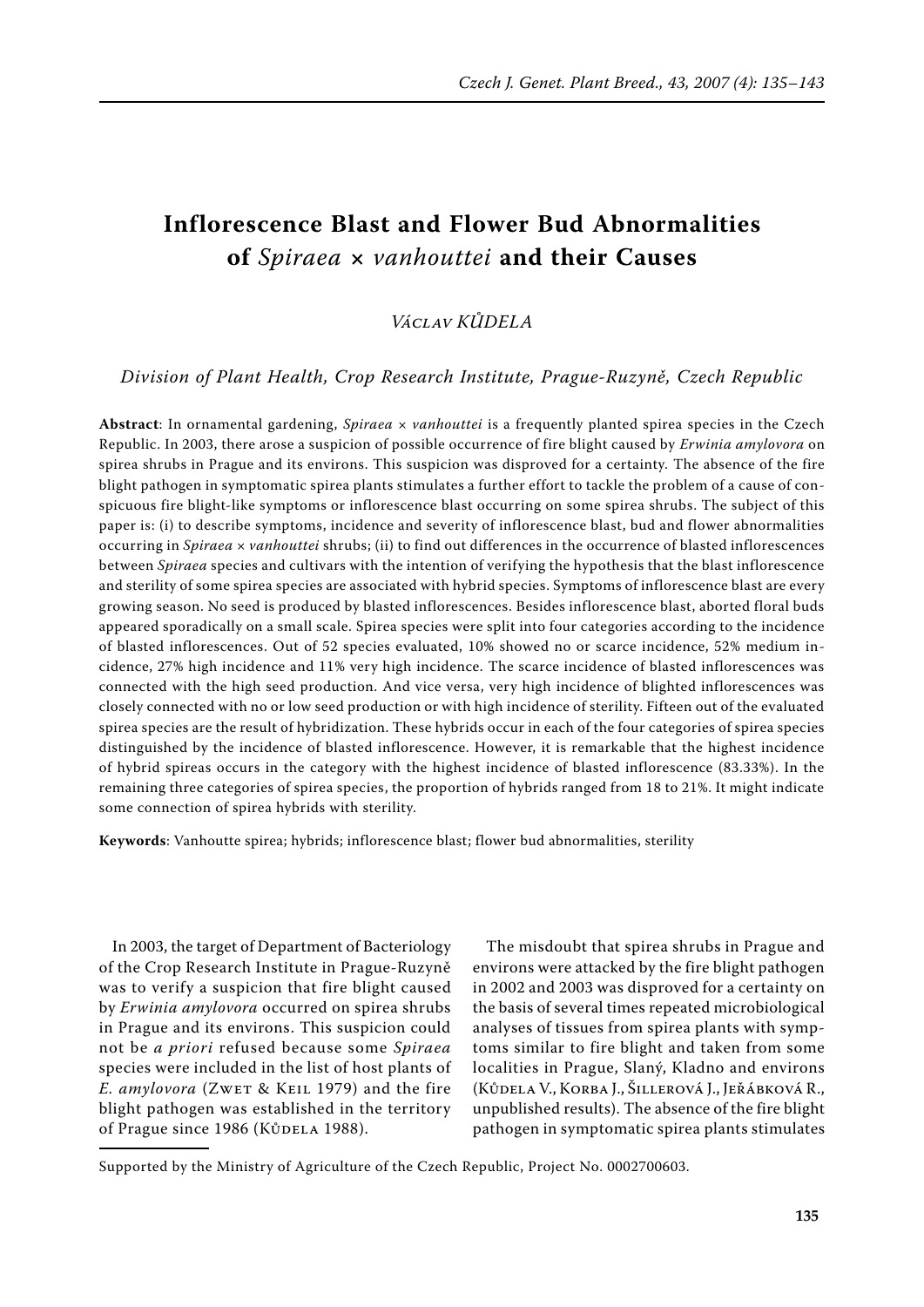our further effort to tackle the problem of a cause of conspicuous fire blight-like symptoms or inflorescence blast occurring on some spirea shrubs.

The genus *Spiraea* L., spirea, encompasses more than 100 species of deciduous shrubs of the family *Rosaceae* Juss., subfamily *Spiraeoideae* Focke, and/or the family *Spiraeaceae* Humb., Bonpl. & Kunth. Shrubs of these species are widespread in the temperate and subtropical zone of the northern hemisphere (Businský & Businská 2002). Within a species, as many as 15 to 20 cultivars may have been recognized (ZASADA & STICKNEY 2007). Recently, approximately 12 species have frequently been planted as ornamentals (Koblížek 1992) and some of them, e.g. *S. alba*, were naturalized.

In ornamental gardening, *Spiraea* × *vanhouttei* (Briot) Zab., commonly named as Vanhoutte spirea or Van Houtte spiraea, is the most frequently planted spirea species in the Czech Republic (Businský & Businská 2002). In the Czech Lands, Vanhoutte spirea has been grown since 1927, and recently it has been one of the most valuable cultural spireas. It has not probably become naturalized in the flora of the Czech Republic (KOBLÍŽEK 1992; Businský & Businská 2002). Suggested uses for plants of this species include border, hedge, screen and solitaire. Vanhoutte spirea is popular for its masses of showy white flower and graceful, arching growth habit. According to Businský and Businská (2002) Vanhoutte spirea belongs to the first-rate category of taxa which are perspective for planting in conditions of the Czech Republic. In addition, plants of this fully hardy taxon are easily maintained.

The subject of this paper is: (i) to describe symptoms, incidence and severity of inflorescence blast, bud and flower abnormalities occurring in *Spiraea* × *vanhouttei* shrubs; (ii) to find out differences in the occurrence of blasted inflorescences between *Spiraea* species and cultivars with the intention of verifying the hypothesis that the blast inflorescence and sterility of some spirea species are associated with hybrid species.

#### **Material and Methods**

#### **Plants and localities**

The incidence and symptom development of inflorescence blast, bud and floral abnormalities were recorded in *Spiraea* × *vanhouttei* shrubs in ornamental parks and hedges along roads in Prague and its

environs. Surveying started in 2002 and continued in 2003–2007. Three basic view points were situated in Prague-Pankrác (hedges), Prague-Ruzyně (park and hedges) and Prague-Červený vrch (strip plantings). Specimens of inflorescences were taken for detail evaluation minimally twice during the growing season, namely during full flowering and then approximately tree weeks after petal shedding.

The Prague urban area is particularly suited for surveying the health state of *Spiraea* × *vanhouttei* shrubs for their high concentration in hedges and parks. They were chiefly planted along roads in the 1960s and 1970s. Out of tens of thousands of spirea shrubs grown in the Prague area approximately 95% belongs to *S. × vanhouttei* (V. Čermáková, personal communication).

## **Incidence of blasted inflorescences among**  *Spiraea* **species and cultivars**

The spirea assortments were surveyed in the Dendrological Garden of Silva Tarouca Research Institute for Landscape and Ornamental Gardening, Průhonice (Central Bohemia) and in the Průhonice Castle Park & Arboretum, Institute of Botany, Academy of Sciences of the Czech Republic.

In April 2007, a thorough evaluation of the incidence of blasted inflorescences among *Spiraea* species and cultivars was carried out in the assortment of the Dendrological Garden in Průhonice. The list of evaluated spirea genotypes is given in Table 1.

Four categories of the degree of incidence were recognized according to the percentage of blasted inflorescences:  $0-10\%$  = no or very scarce incidence;  $11-50\%$  = medium incidence;  $51-90\%$  = high incidence; 91-100% = very high incidence.

# **RESULTS AND DISCUSSION**

#### **Symptoms associated with inflorescence blast of** *Spiraea* **×** *vanhouttei*

No symptoms of damage are apparent on flowers during blossoming. The first conspicuous symptoms of blast are not observed until the period of petal shedding. Initially, a single flower may be affected and finally all flowers in the inflorescence are afflicted. Petals first appear wilted and other flower parts, anther and filament petal, stigma, style and ovary, become dark brown to black. The blast progresses into receptacle, sepals, flower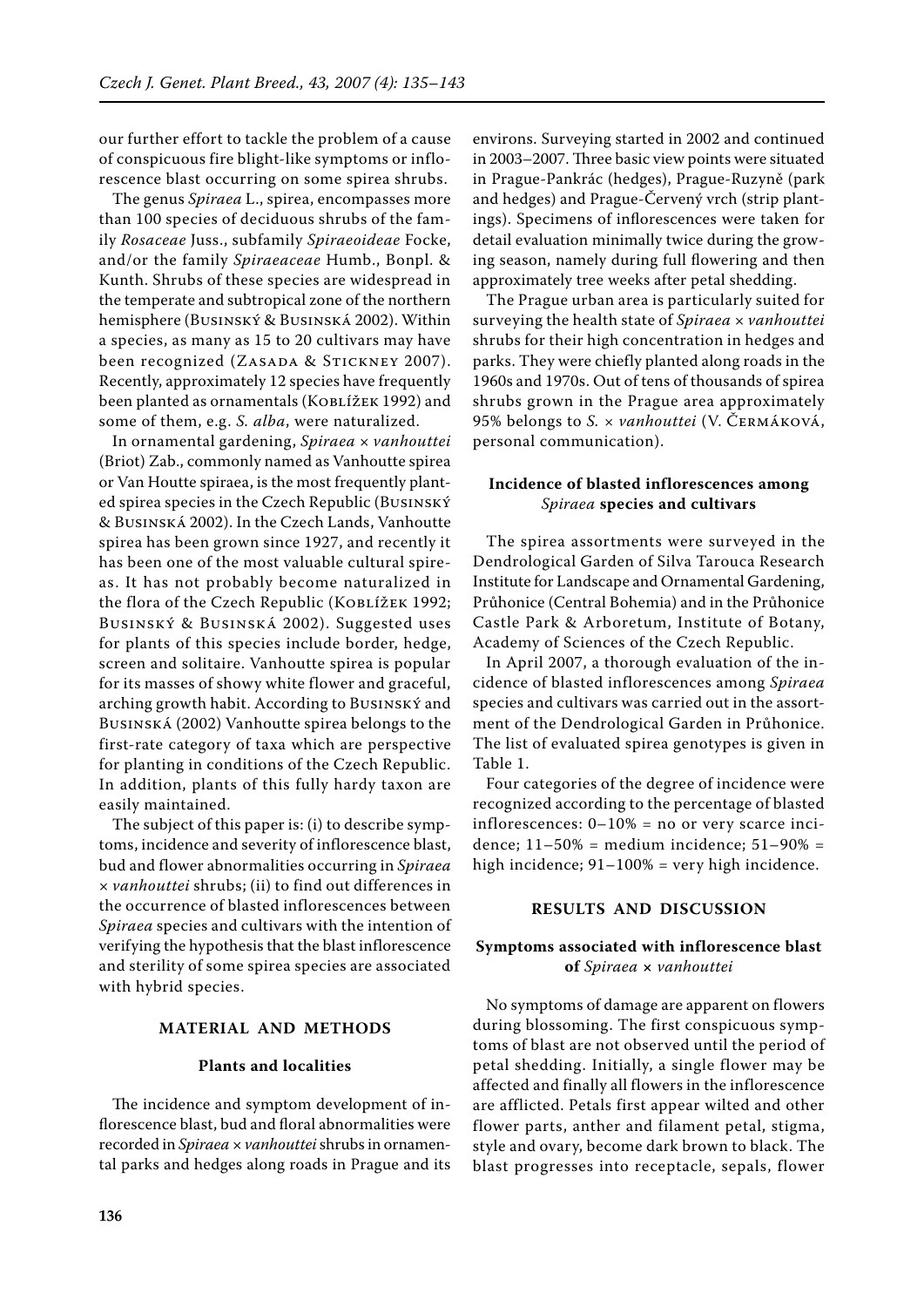| Percentage of blasted<br>inflorescences<br>per 1 shrub | Spiraea species/cultivars                                                                                                                                                                                                                                                                                                                                                                                                                                                                                                                                                                                                                                                                                                                                                                                                                                                                                                                                                                                                                 |
|--------------------------------------------------------|-------------------------------------------------------------------------------------------------------------------------------------------------------------------------------------------------------------------------------------------------------------------------------------------------------------------------------------------------------------------------------------------------------------------------------------------------------------------------------------------------------------------------------------------------------------------------------------------------------------------------------------------------------------------------------------------------------------------------------------------------------------------------------------------------------------------------------------------------------------------------------------------------------------------------------------------------------------------------------------------------------------------------------------------|
| $0 - 10$                                               | S. henryi Hemsl. (1887) var. notabilis, S. japonica L. fil. (1781)<br>var. ovalifolia Franch. (1886), S. nipponica Maxim. (1886) [ BIII 113],<br>S. nipponica Maxim. x S. trichocarpa Nakai, S. veitchii Hemsl. (1903)                                                                                                                                                                                                                                                                                                                                                                                                                                                                                                                                                                                                                                                                                                                                                                                                                    |
| $11 - 50$                                              | S. alba Du Roi (1772), S. albifora (Miq.) Zab. (= S. japonica 'Albiflora'),<br>S. betulifolia Pall. (1784), S. blumei G.Don (1832),<br>S. bumalda 'Pruhoniciana',<br>S. corymbosa Raf. (1814) [= S. betulifotia subsp. corymbosa (Raf) Taylor & MacBryde],<br>S. douglasii Hook. (1834), S. faurieana Schneid. (1905),<br>S. fritschiana Schneid. (1905), S. henryi Hemsl. (1887), S. humilis Pojark. (1939),<br>S. latifolia (Ait.) Borkh. (1803), S. media Schmidt (1792) var. media,<br>S. media Schmidt (1792) var. molliss (K. Koch & Bouche) Schneid,<br>S. menziensis Hook. (1834) [= S. douglasii Hook. Presl (1834)],<br>S. nipponica Maxim. (1886) Flachenfüller, S. nipponica Maxim. (1886) 'Snowmould',<br>S. salicifolia L. (1753), S. salicifolia L. (1753), S. sargentiana Rehd. (1913),<br>S. tomentosa L. (1753), S. uratensis Franch. (1883), S. x billardii Herincq (1855),<br>S. x billardii Herincq (1855) cv. 'Triumphans', S. x blanda Zab. (1884),<br>S. x macrothyrsa Dipp. (1893), S. x microthyrsa Zab. (1893) |
| $51 - 90$                                              | S. betulifolia Pall. x S. chamaedryfolia L., S. billardii Hérincq (1855),<br>S. bumalda 'Pygmaea alba', S. chamaedryfolia L. (1753), S. douglasii Hook. (1834),<br>S. fritschiana Schneid. (1905), S. latifolia (Ait.) Borkh. (1803) S. x notha,<br>S. media Schmidt (1792), S. trichocarpa Nakai (1909), S. trilobata L. {GI 13 },<br>S. wilsonii Duthie(1906), S. wilsonii Duthie(1906), S. x bumalda 'Froebelii',<br>$S. \times \pi$ otha Zab (1908)                                                                                                                                                                                                                                                                                                                                                                                                                                                                                                                                                                                   |
| $91 - 100$                                             | S. 'Arguta' [= S. x arguta Zab.], S. alba Du Roi (1772), S. x billardi Herincq (1855),<br>S. x cinerea Zab. (1884) 'Grefsheim', S. x margaritae Zab. (= S. x foxiii 'Margaritae',<br>S. x vanhouttei (Briot) Zab. (1884)                                                                                                                                                                                                                                                                                                                                                                                                                                                                                                                                                                                                                                                                                                                                                                                                                  |

Table 1. Differences in the occurrence of blasted inflorescences between *Spiraea* species and cultivars; locality: Dendrological Garden in Průhonice

pedicel and inflorescence peduncle. The whole inflorescence turns umbery to black, appears dried and shrivelled. Blasted inflorescences bend at the right angle in the bottom part of ramification (Figures 1–3). They usually remain attached to the shrubs and are clinging to shoots till the next growing season. Dry blasted inflorescences can easily be crushed into powder. In some cases, the blasted inflorescences are broken off at the place of bending so that lower parts of blasted peduncles remain attached to shrubs and rise above shoots or branches for a long time (Figure 4). No seed is produced by blasted inflorescences. In compliance with the established plant health terminology (SHURTLEFF & AWERRE III 1997), we suggest to call this disorder of spireas manifested itself by the failure to produce seeds due to a sudden pernicious death of inflorescence tissues as inflorescence blast.

Inflorescence blast of Vanhoutte spirea shows symptoms that closely resemble the blossom blight caused by *E. amylovora*. In contrast to inflorescence blast of Vanhoutte spirea, the blighted peduncles of susceptible host plants of *E. amylovora* often exude droplets of bacterial ooze during warm, humid weather. Symptoms of blossom blight are apparent during blossoming, while the symptoms of inflorescence blast are manifested up to blossoming. During our surveys at three basic view points situated in the Prague urban area lasting several years, a high incidence of inflorescence blast of Vanhoutte spirea was recorded each year.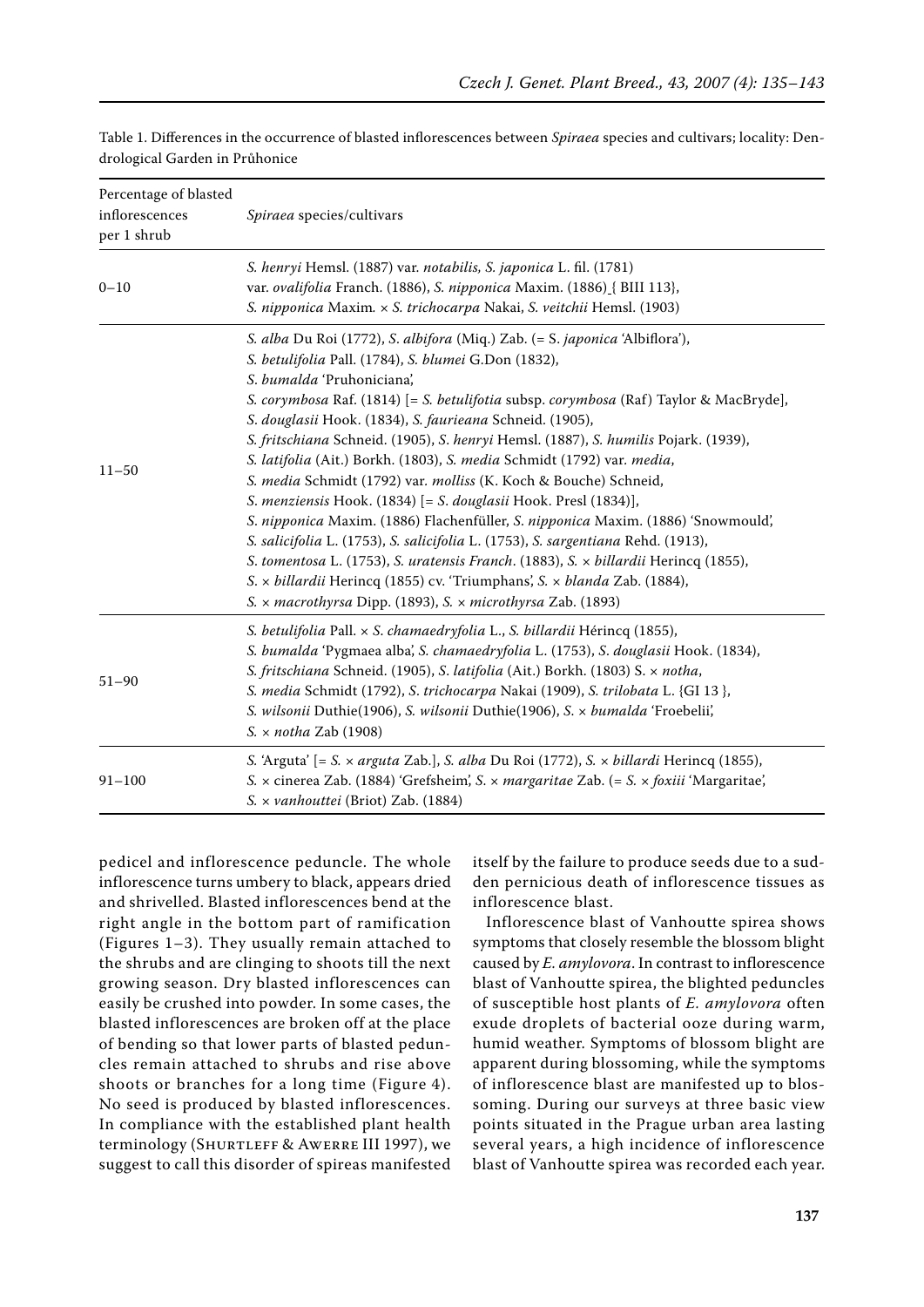

Figure 1. Inflorescence blast in Vanhoutte spirea (on the right) in comparison with asymptomatic inflorescences (left); photo by K. Veverka

Since the propitious conditions for an epidemic of fire blight are only approximately every six years in the Czech Republic (KůDELA 1988) and blast inflorescence of Vanhoutte spirea occurs

every four to five years, it can be regarded as an indirect confirmation that there is no causal connection between the blast inflorescence and the fire blight organism.



Figure 2. Severe blasted inflorescences in Vanhoutte spirea; photo by V. Krejzar



Figure 3. The blast progress in the inflorescence of Vanhoutte spirea from receptacle to inflorescence pedicel; photo by V. Krejzar

Figure 4. Blasted peduncles remaining attached to shoots of Vanhoutte spirea shrub when top parts of inflorescences are broken off; photo by K. Veverka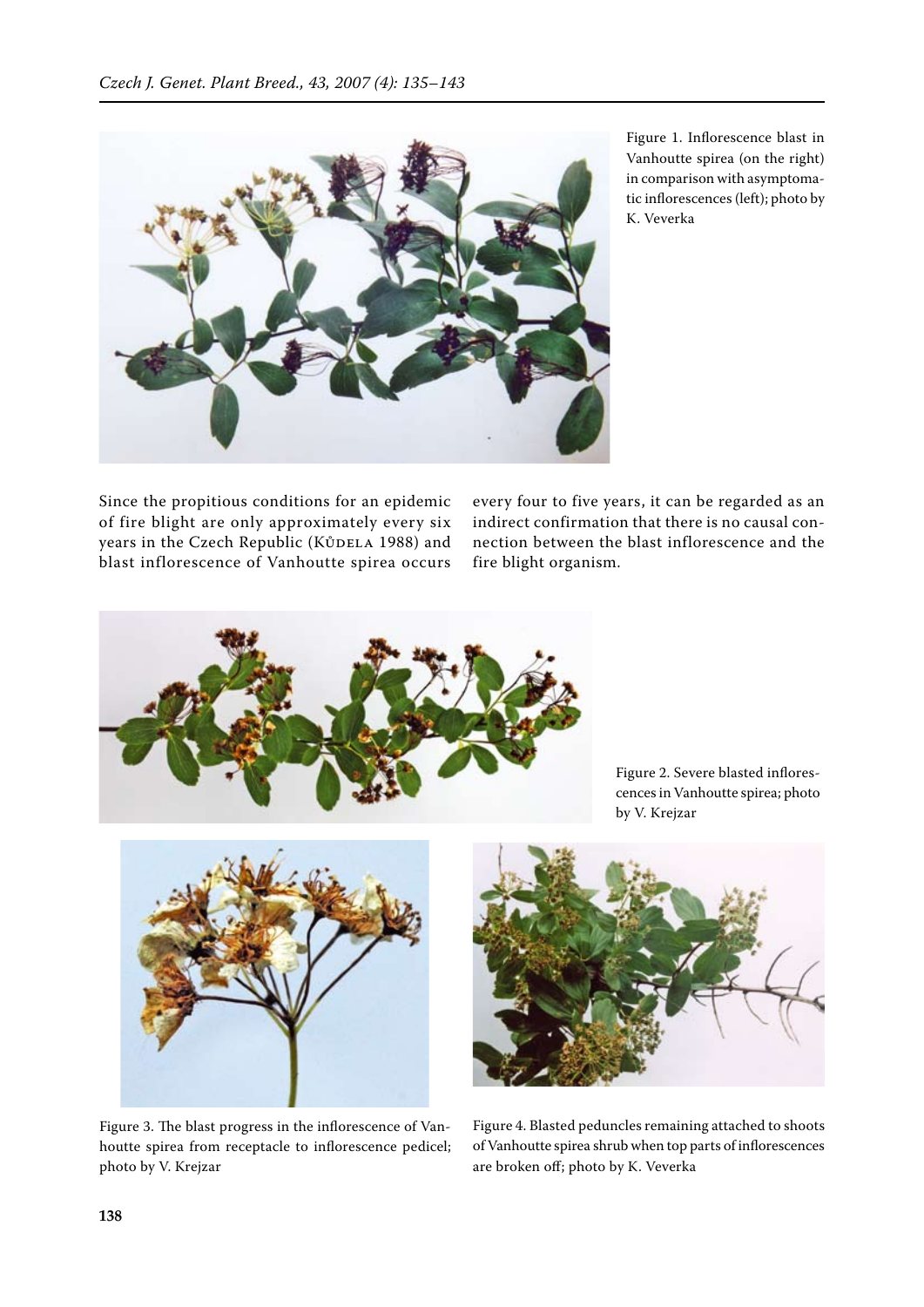#### **Bud and flower abnormalities occurring in** *Spiraea* **×** *vanhouttei*

A many-flowered umbel-like raceme is characteristic of the normal inflorescence of Vanhoutte spirea. In general, the pedicels originate fairly together, but occasionally the lowermost flowers are considerably scattered (HARRIS 1917). We have observed inflorescence abnormalities in the form of production of an accessory pedicel below the terminal receptacle (Figure 5) and even a pedicel growing directly out from the receptacle (Figure 6).

Vanhoutte spirea showed a relatively frequent incidence of floral bud abortion. The symptoms of this disorder were differentiated depending on the timing of abortion and on the extent of afflicted buds. Individual aborted floral buds or each bud in the inflorescence failed to develop into a complete flower (Figure 7a, b). The aborted floral buds of various types were dark violet to black and their surface appeared as varnished at first but later the varnish gloss disappeared (Figure  $7c-f$ ).

In the days of HARRIS (1917), variation of abnormalities in the inflorescence of Vanhoutte spirea was regarded as it was dependent upon the peculiarities of the individual plants to some extent and as it was partly determined by unspecified environmental conditions. The abortion of flowers and fruits is high in Virginia spirea growing in the southern Appalachian Mountains, particularly in years of low

water availability (OGLE 1991). Factors regulating the flower bud differentiation, and thus the flowering potential, vary for those species that differentiate flower buds in late summer-autumn compared to those that differentiate in the spring shortly before flowering (BATTA 1977 cit. BUSINSKÝ & BUSINSKÁ 2002; Zasada & Stickney 2007).

In general, flower initiation and flower formation can be influenced essentially, positively or negatively, by a certain period of low temperature. For example, based on meteorological data it was concluded that the higher incidence of fruit doubles and other fruit abnormalities in the CR in 2004 was correlated with heat and drought stress in 2003 (Kůdela & Krejzar 2005). In *S. cantonensis,* the optimum temperature for flower initiation was about 10°C. However, no flower initiation and flower development in the early stages of flower formation were observed at 20°C or above. A certain period of low temperature followed by warm conditions was essential to further development of the flower bud and anthesis. The flower buds began to develop again and came into flower normally only when the plant was treated at 0°C for 6 to 8 weeks after flower initiation and then it was carried into the greenhouse maintained at 15°C or above (Goi *et al*. 1975). To sum up, it seems to be probable that the causes of bud and flower abnormalities of Vanhoutte spirea are effective in preanthesis period.



Figure 5. The accessory pedicel situated below the terminal receptacle; photo by V. Krejzar



Figure 6. The accessory pedicel growing directly out from the receptacle of Vanhoutte spirea inflorescence; photo by V. Krejzar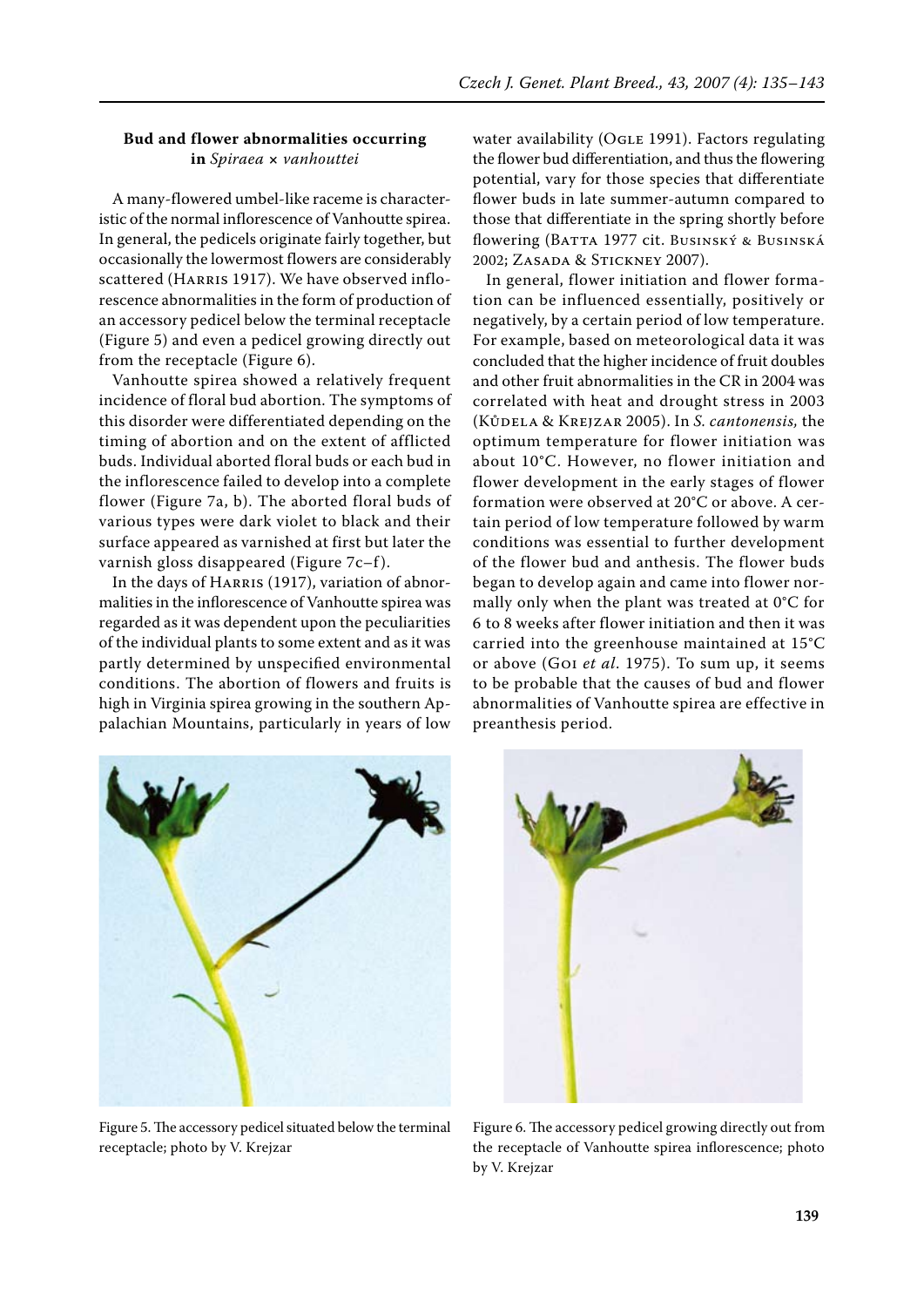











Figure 7. Various types of floral abortion of Vanhoutte spirea inflorescence; photo by V. Krejzar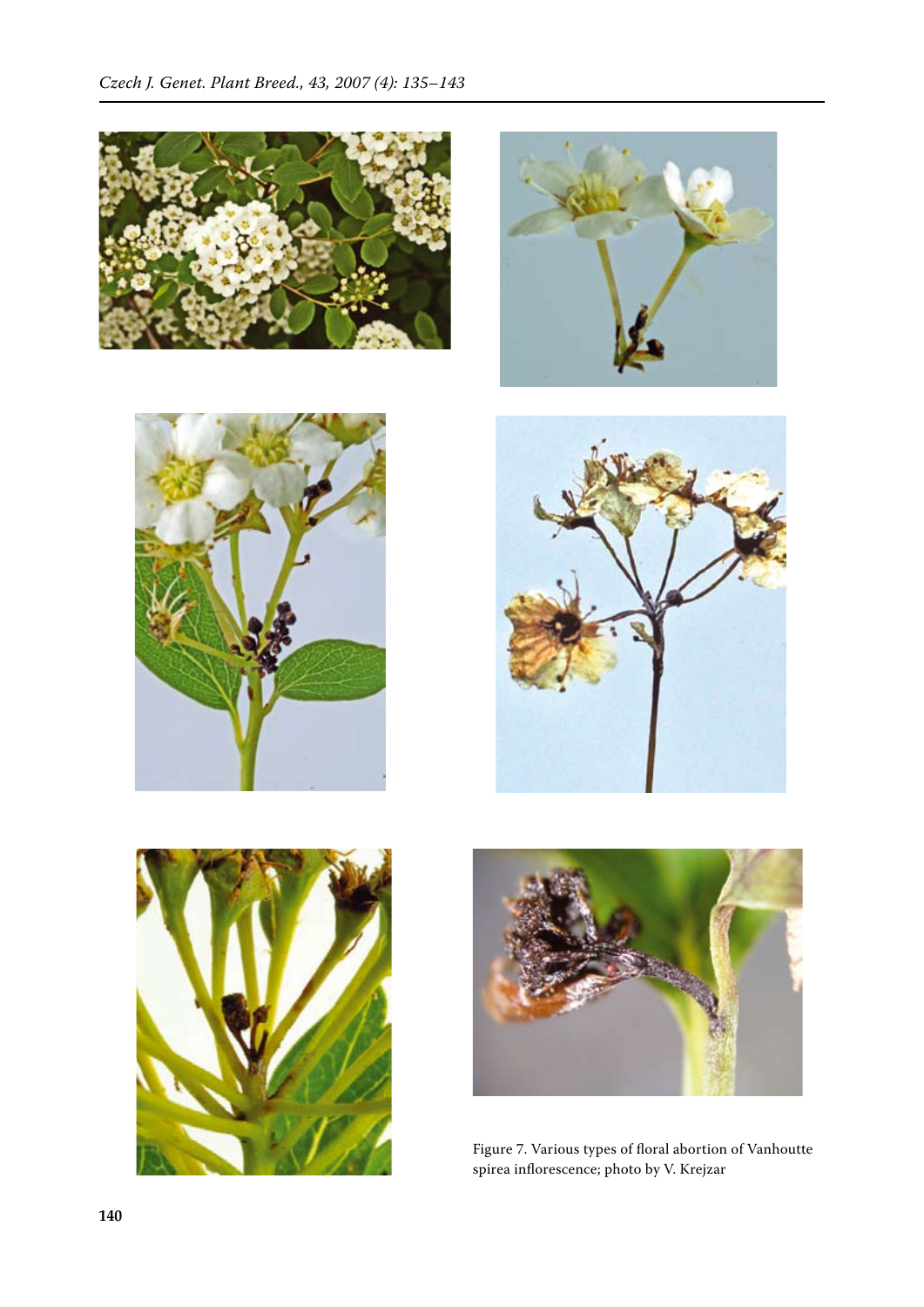

Figure 8. Secondary inflorescence of Vanhoutte spirea with unblasted flower (in the middle) in comparison with blasted primary inflorescences (on the right and on the left); photo by K. Veverka

## **The incidence of blasted inflorescences among** *Spiraea* **species and cultivars**

*Spiraea* species were split into four categories according to the incidence of blasted inflorescences. Out of 52 species evaluated, 10% showed no or scarce incidence, 52% medium incidence, 27% high incidence and 11% very high incidence (Table 1). The scarce incidence of blasted inflorescences was connected with the high seed production. And vice



Figure 9. Secondary inflorescence of Vanhoutte spirea with developed fruits (on the left) in comparison with blasted primary inflorescence (on the right); photo by K. Veverka

versa, very high incidence of blighted inflorescences was closely connected with no or low seed production or with high incidence of sterility.

Fifteen out of the evaluated spirea species are the result of hybridization. These hybrids occur in each of the four categories of spirea species distinguishing itself by the incidence of blasted inflorescence. When we compare the proportion of hybrids of all species in particular groups, it is clear that the highest incidence of hybrid spireas is in the category distinguishing itself by the highest incidence of blasted inflorescence (83.33%). In the remaining three categories of spirea species, the proportion of hybrids ranged from 18 to 21% (Table 1). It might indicate some connection of spirea hybrids with sterility.

According to our multiyear survey of Vanhoutte spirea in the Prague urban area, Vanhoutte spirea can be characterized by a very high degree of sterility. It was only in 2007 when for the first time we could get view of some many-seeded capsular fruits (follicles) with seeds developed from only a few secondary inflorescences of Vanhoutte spirea shrubs (Figures 8 and 9). It is evident that the sexual reproductive capacity of Vanhoutte spirea is seriously impaired. According to scarce knowledge of the history of *S.* × *vanhouttei*, the hybrid is a result of crossing between *S. trilobata* and *S. cantoniensis* done near Paris in about 1862 (Bean 1981, cit. Businský & Businská 2002). A presumption is that the existing population of grown Vanhoutte spirea represents only one genotype (Businský, personal communication). Limited or no sexual reproduction means that the probability of crosspollination from different clones, necessary for a good seed set, is reduced. In this connection it is worthy to mention the alleged or hypothetical spirea hybrid, *S.* × *bumalda*, which produces a plenty of seeds. This hybrid is a result of crossing between *S. japonica* and *S. albiflora*, however, the hybrid species status of this taxon is not justified (Businský & Businská 2002).

Analogously to Vanhoutte spirea, most populations of *S. virginiana* appear clonal consisting of root sprouts representing a single genetic individual. Seeds have been seen rarely, and seedlings even more rarely. Often, only one portion of the corymb (flower cluster) to corymb will produce seed. This suggests that the Virginia spirea has a mostly self-incompatible breeding system and that wild populations consist of one – or very few – clones. However, when plants from different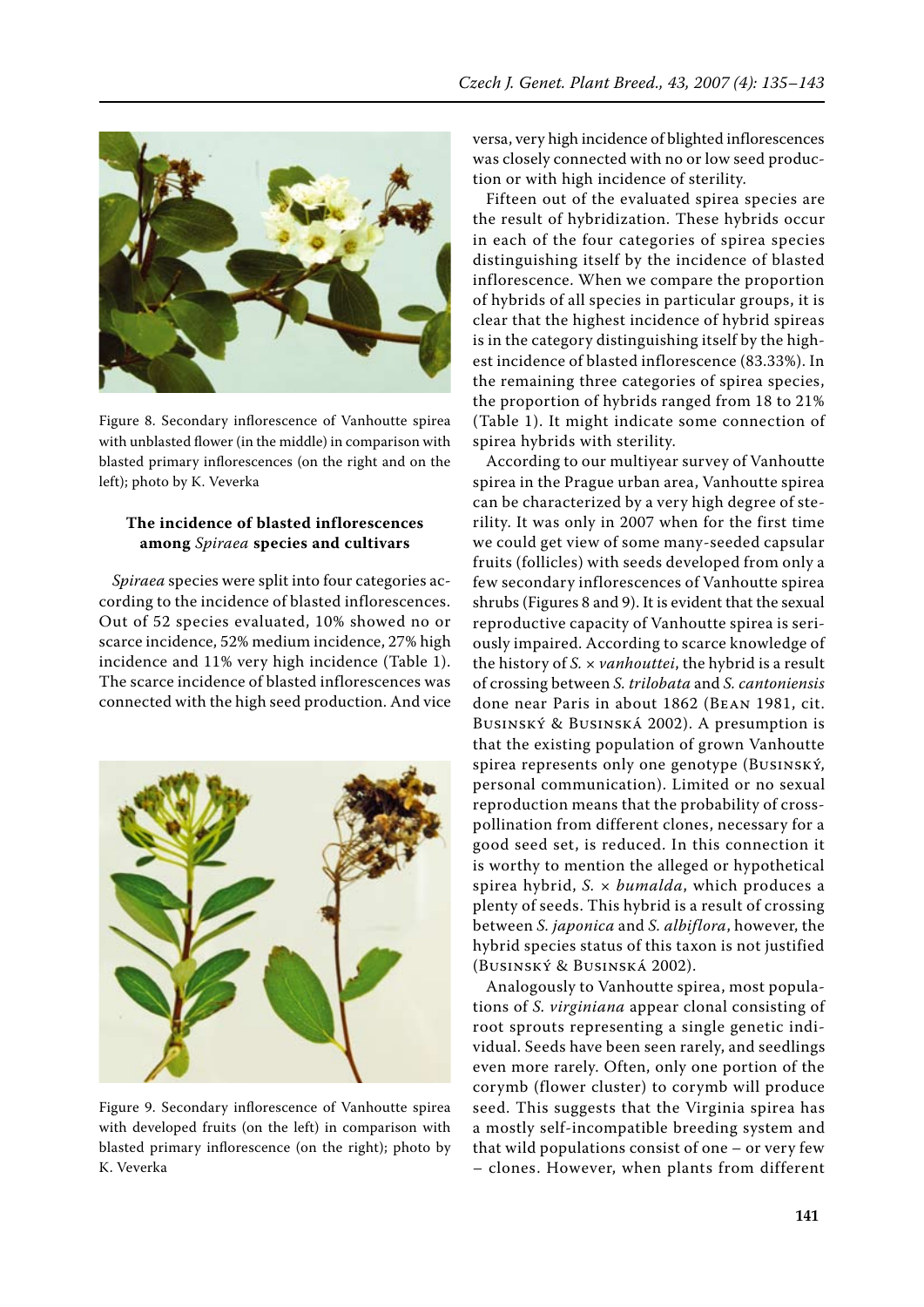localities are grown together, they fruit prolifically and produce viable seed (OGLE 1991).

#### **The problem of sterility causes**

The causes of sterility in Vanhoutte spirea hybrid species are poorly understood. We can only deduce from analogous cases in other spirea species (see above) and from common knowledge that interspecific hybrids are more often fertile and may reproduce though there still exist unviable or sterile hybrids. The degree of infertility varies in different species and in their hybrid progeny from absolute sterility to complete fertility. The basis of hybrid sterility may be genic, chromosomal, or cytoplasmatic (Rieger *et al*. 1976). Plant sterility may also be caused by environmental effects, e.g. water stress-induced spikelet sterility limits rice production under upland conditions (SELOTE & Kha-Chorpa 2004).

When we consider the causes of Vanhoutte spirea sterilization, we have taken into account also problems connected with pollination, fertilization and plant pathogens.

As to pollination, Spirea species are wind pollinated or pollinated by insects (KOBLÍŽEK 1992), namely by beetles (without specification). Beetles tend to pollinate flowers that are dull white or green with an odour that is often unpleasant to humans — perhaps strongly fruity or fetid. The flowers may be solitary or in clusters of smaller flowers (Anonymous 2007). Vanhoutte spirea is not included in the list of plants pollinated by bees (D. TITĚRA, personal communication). All *Spiraea* species have flowers with nectaries which appear as small pads between the stamen filaments (Evans & Dickinson 1999). If the pollination of Vanhoutte spirea were dependent on beetles, it might probably be a problem.

Phytoplasmas are important plant pathogens which are associated with diseases in several hundred plant species worldwide. Diseases associated with the presence of phytoplasmas in phloem typically exhibit an array of symptoms suggestive of profound disturbances in the normal balance of plant hormones. Symptoms in plants include also sterility of flowers. Since the time when *S.* × *vanhoutei* was established, i.e. in 1860, this species has been propagated only vegetatively. Therefore, it can be anticipated than the level of contamination of grown Vanhoutte spireas with viral and phytoplasmal pathogens during so long-lasting

vegetative propagation accumulated and can be very high. Unfortunately, the knowledge of these types of pathogens connected with Vanhoutte spireas is utterly inadequate.

Phytoplasma (recently named as *Spiraea stunt phytoplasma*), which belongs to X-disease group (16SrIII), was reported to infect spirea and to probably be lethal to *S. tomentosa* at one location in the Central New York State. Affected plants were observed to grow feebly beginning in the first year after symptoms appeared and finally died (GRIFfith *et al*. 1994a, b). Phytoplasmas, which shared a low identity with *Spireas stunt phytoplasma* and exhibited symptoms of witches'-broom, stunting, yellowing, and shoot dieback, were found in *S*. *bumalda* at two localities in China (Gao *et al*. 2007). As to viral pathogens, Polák and Kontzog (1966) described mild mosaic of spirea caused by the cucumber mosaic virus.

*Acknowledgments.*The author is grateful to Ing. R. Businský, Silva Tarouca Research Institute for Landscape and Ornamental Gardening, Průhonice, and to Ing. D. Titěra, Bee Research Institute at Dol, for useful discussions; Mr. Z. Kiesenbauer and Ing. M. Černá for making available data on the spirea assortment grown in Dendrological Garden of Silva Tarouca Research Institute for Landscape and Ornamental Gardening, Průhonice; Mr. J. BURDA for data on the spirea assortment grown in Průhonice Park & Arboretum, Institute of Botany, Academy of Sciences of the Czech Republic, Průhonice and Mrs. V. Čermáková, Municipal Authority of the Capital of Prague, Section of Environmental Protection and Landscape, for making accessible data on Vanhoutte spireas in the urban area.

#### **Re f e r e n c e s**

- Anonymous (2007): General features of plants that provide habitat and food for pollinators. Available at http:// www.nbii.gov/portal/server.pt/gateway/PTARGS\_0\_ 0\_207\_0\_0\_47/http;/159.189.
- BATTA J. (1977): Studies of the genus Spiraea. Report No. 62. Agricultural University of Norway, Department of Dendrology and Nursery Management, Ås. 1–12.
- Bean W.J. (1981): Trees and Shrubs Hardy in the British Isles. Vol. 4. 8th Ed. John Murray Publ. Ltd., London.
- Businský R., Businská L. (2002): The genus *Spiraea* in cultivation in Bohemia, Moravia and Slovakia. Acta Průhoniciana, **72**: 165.
- Evans R.C., Dickinson T.I. (1999): Floral ontogeny and morphology in subfamily *Spiraeoideae* Endl. (*Ro-*